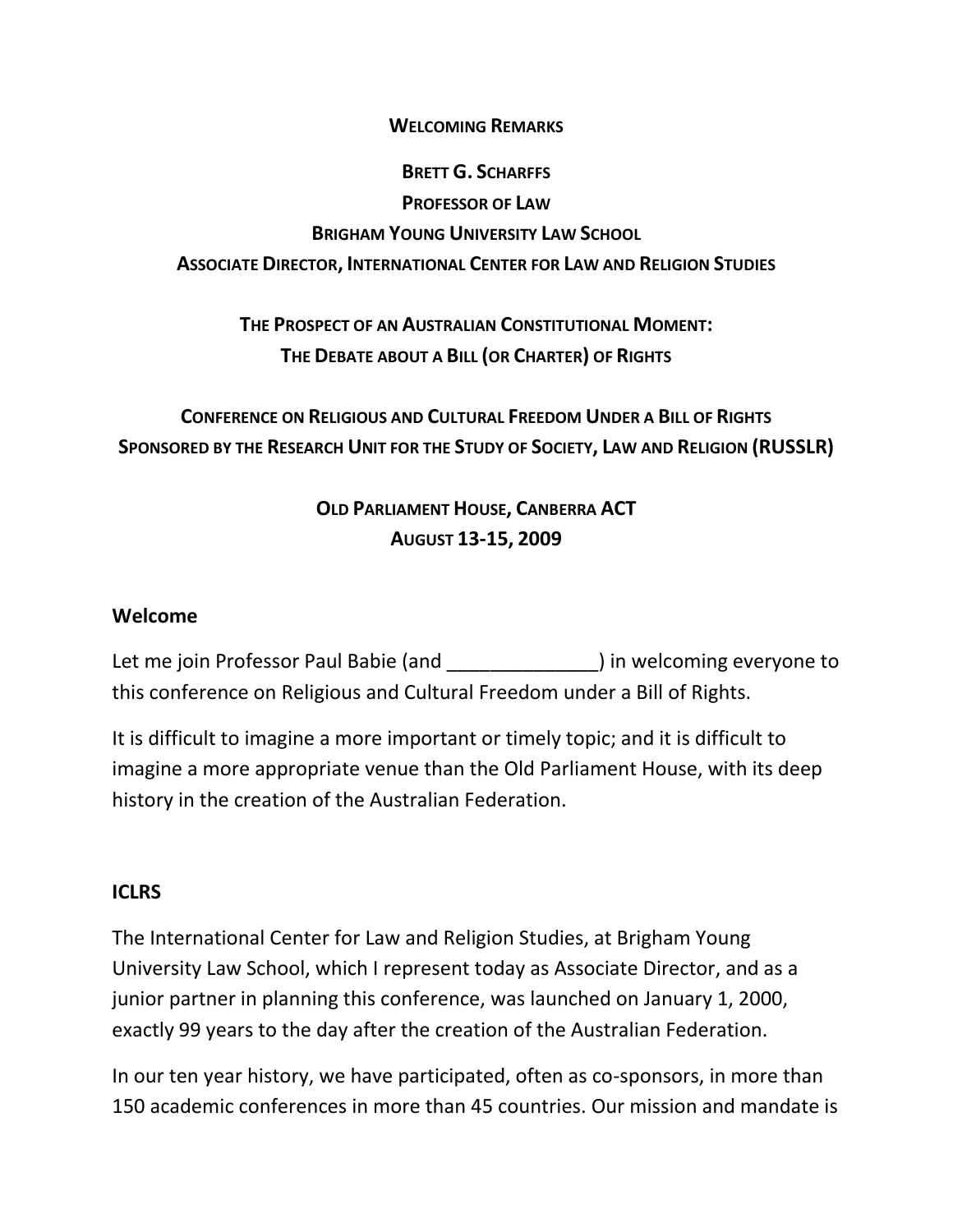to contribute to the scholarly dialogue about issues involving law and religion, and to contribute in a small way in helping secure and enhance rights of conscience and freedom of religion for all peoples in all places, both for believers and for non-believers.

In the past decade our center has been responsible for 7 books, and dozens of articles on law and religion topics. This year Aspen will publish a law school casebook written by Professor Cole Durham and me that will be the first casebook to approach law and religion from an international and comparative perspective.

Our Center sponsors a major international conference on law and religion each October at BYU Law School. In the past ten years we have had more than 700 delegates from 108 countries participate in that conference. Our conference this October will have approximately 65 delegates from 35 countries, and one of the panels will be dedicated to the subject of this conference, and several of the participants at this conference will be speakers.

While we have attended conferences in Australia, this is our first conference In Australia as a co-sponsor. So we are very happy to be here.

### **Thanks**

I wish to express hearty and heartfelt thanks to the organizing Committee, including Professor **Paul Babie**, Director of the Research Unit for the Study of Society, Law and Religion at the University of Adelaide school of law, **Nigel Wilson**, the Associate Director of RUSSLR, **Stephen Webster**, who has coordinated many of the logistics, and the Chair of the conference, **Neville Rochow,** SC, who has managed to juggle his work on this conference with a heavy load of other professional commitments as he has assumed the responsibilities of being appointed Senior Counsel.

I wish to also thank and acknowledge the other co-sponsors of this conference including:

The Australian Human Rights Commission,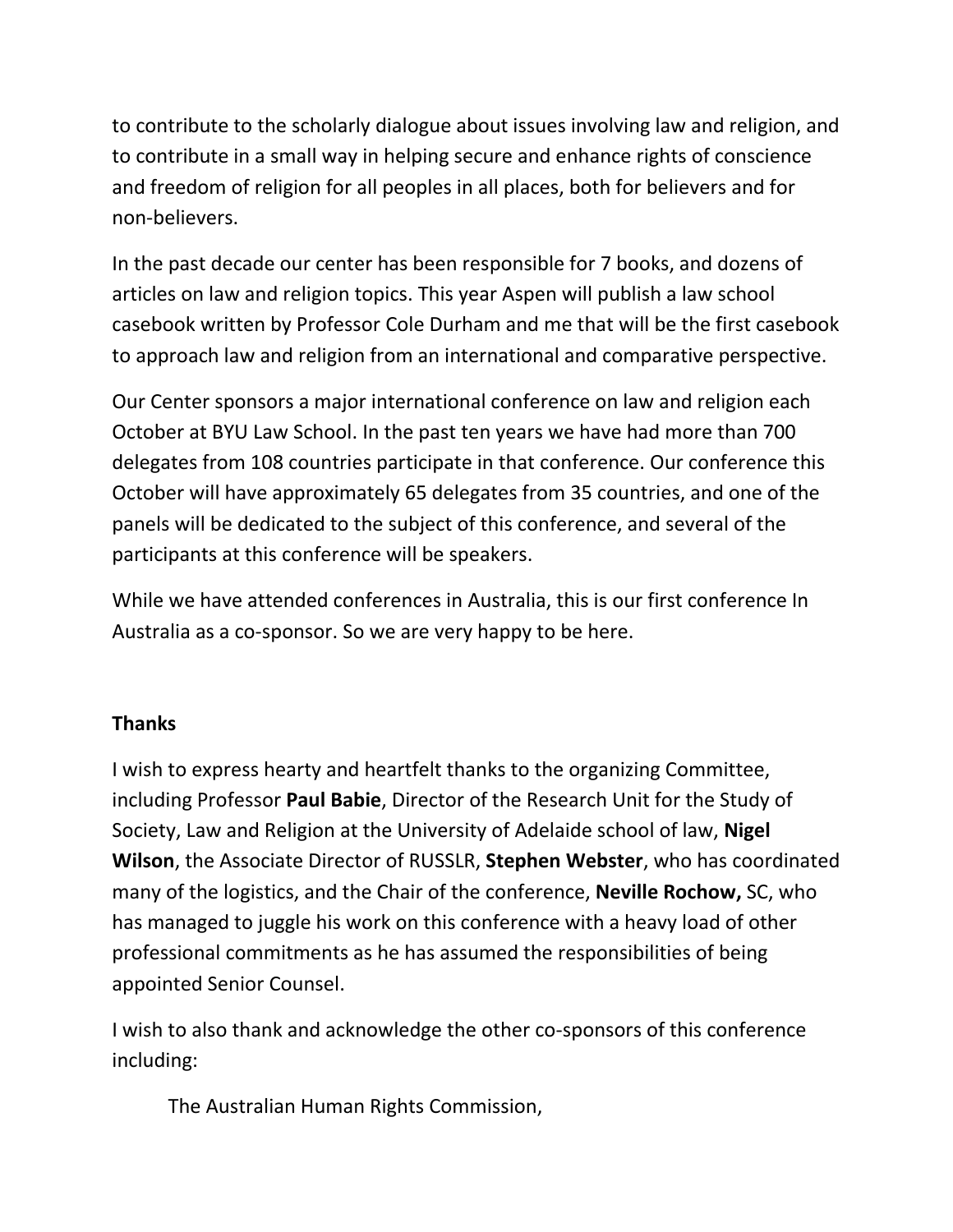ATF,

The University of Auckland Faculty of Law (and Paul Rishworth),

the Group of Eight,

Durham University,

The University of Otago,

and The Ambrose Centre for Religious Liberty.

Thanks also to the many distinguished, jurists (Sir Anthony Mason, Judge Cilfford Wallace, Justice Tassaduq Hussain Jillani, and Justice Grant Hammond),

Academics (too many to enumerate, but who are listed in the program),

and religious, civic and political leaders who have come (many from long distances), and the support of their institutions who have provided funding and support.

There are many other people who have spent countless hours – often on a volunteer basis – to make this conference possible. Please join me in thanking them. (Pause for applause.)

I fully expect our gratitude will have multiplied several times by the time we close this conference on Saturday afternoon.

#### **Australia**

I hope you will indulge me a personal note about the place and occasion that brings us together. BYU Law School has had a long and rich history of collaboration with some of the finest law schools and law professors in Australia – including Gabriel Moens, currently the Dean of the Murdoch school of law, who has been a frequent visitor at BYU, Carolyn Evans from the University of Melbourne Law School, with whom we collaborate frequently, and Paul Babie and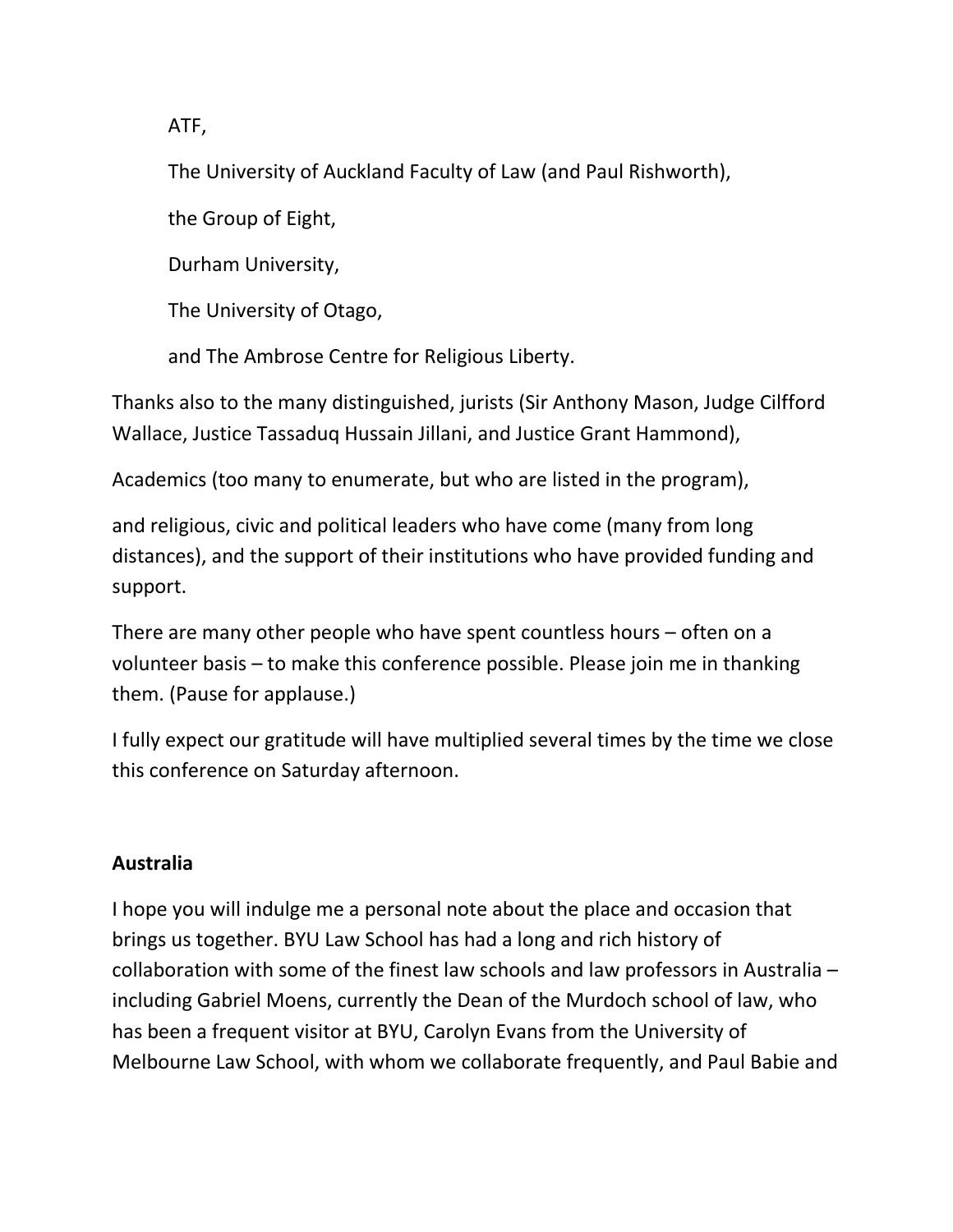the University of Adelaide. For me, these have been and are some of my most enjoyable professional collaborations. I am so grateful to be among friends.

If they knew the depth of my enthusiasm for this country, the Australian Tourism Board would probably give me a job. Although this is only my third visit to Australia, I've enjoyed visiting Brisbane (the University of Queensland), the Gold Coast, and Fraser Island (the largest sand island in the world), as well as Sydney and Adelaide. I've made two pilgrimages to Ayer's Rock (Uluru and Kata-Tjuta), most recently last December with my 14-year-old son, Elliot. And next week I will make a *slight* detour on my way home to visit The Kimberley – Perth, Broome, and Kununurra, where I hope to see some of the spectacular sights from the notquite-spectacular movie, Australia – Halls Creek, Purnu lulu National Park (including the delightfully-named Bungle Bungles), and Mitchell Falls.

To say that I am an Australiaphile is surely an understatement. One of the things I hope to do before I die is to rent a caravan and spend three to six months exploring as much of this beautiful continent as I can.

### **Australia's Influence**

I also believe that Australia's influence in the world is enormous, as an example of a prosperous multicultural society, a successful constitutional democracy, and as a place that respects human rights, including religious and cultural rights. Other countries, including my own, have a lot to learn from Australia, including in how it is grappling with the issues involving native peoples.

The quality of life in Australia is perhaps unmatched. Economic indicators, development indices, prosperity measures, and quality of life surveys routinely place Australia at or near the top. In one recent magazine survey (the Economist in 2008), I wasn't surprised to see that 4 of the 10 most livable cities in the world were in Australia – Melbourne, Perth, Adelaide, and Sydney. And that didn't even include Brisbane, which I think is one of the great river cities of the world, or Canberra, whose very essence may be is livability.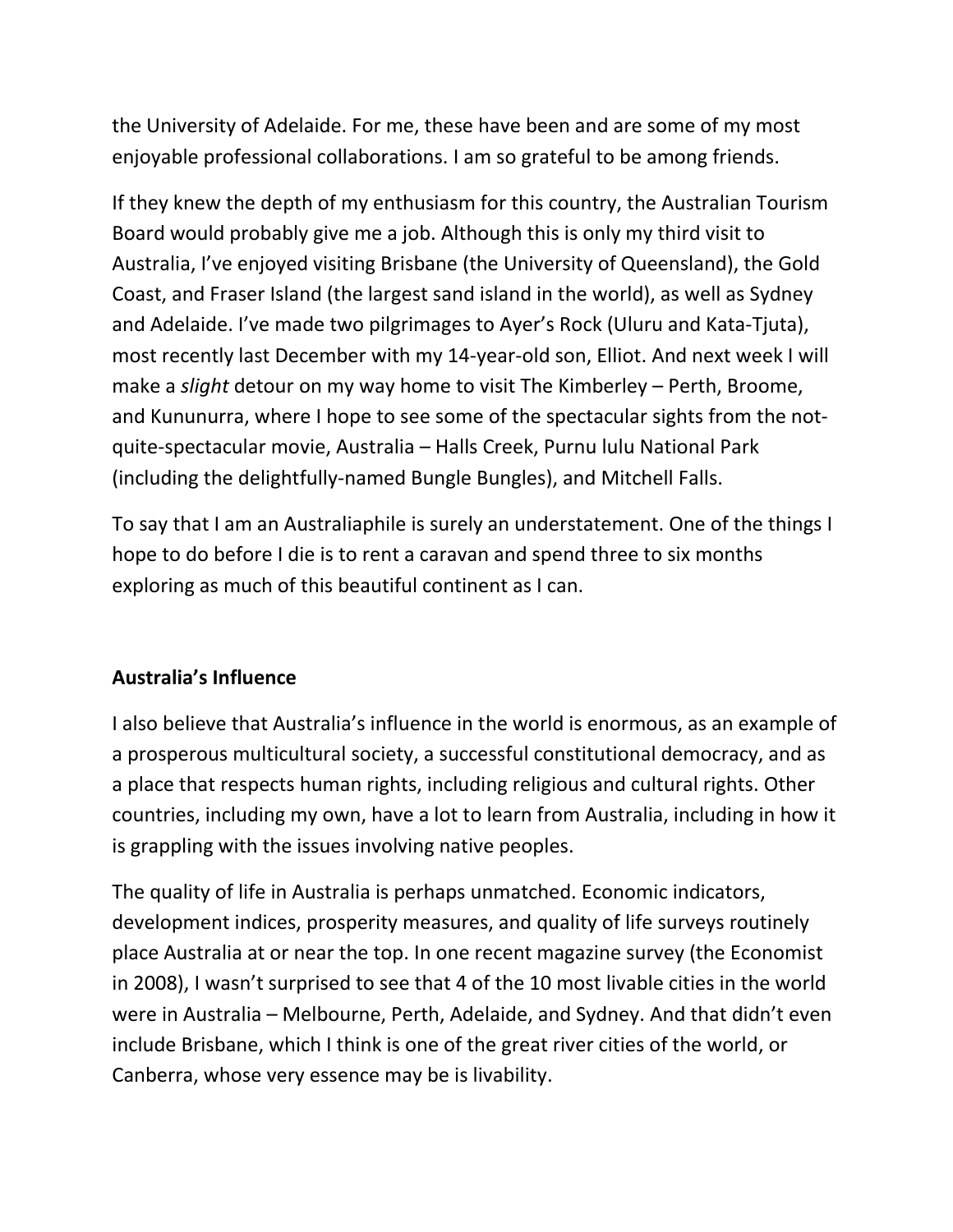Earlier this year I was in Nepal attending a conference on the constitution drafting process that is going on there, and I said that one important asset Nepal has is that virtually everyone in the world has good will towards that country. With its natural wonders, mountains, and rich cultures, I don't know anyone who harbors ill will towards Nepal.

The same, I think is true of Australia. I don't know anyone who dislikes Australia – unless you count New Zealand rugby fans, or Indian cricket fanatics.

The influence of this country is much more commensurate with its geographic expanse (7.6 million square kilometers) than its relatively small population (about 22 million).

In visiting the Australian War Memorial yesterday, I couldn't help be reminded of the disproportionate sacrifice Australians have made to the cause of freedom and democracy in the world during the past century. And visiting the High Court of Australia, I couldn't help be deeply moved by the symbolism and aspiration of transparent justice for all expressed in the architecture of the building.

## **The Theme of this Conference**

I'd like to conclude by saying a few words about the theme of this conference.

Twenty years ago I was a law student at Yale Law School. One of my most memorable classes was taught by an energetic and charismatic professor. He literally taught from the balls of his feet, dashing up and down the aisles of the classroom in a tattered tweed jacket, almost shouting, propounding his theories and eliciting student comments. He was so passionate, with such a deep love of ideas, and a broad knowledge of Constitutional history, that attending class was a delight.

His text that semester was the draft version of a book he was writing, called "We the People." His name was Bruce Ackerman, and that book, in which he introduced the world to his concept of "Constitutional Moments," has been very influential.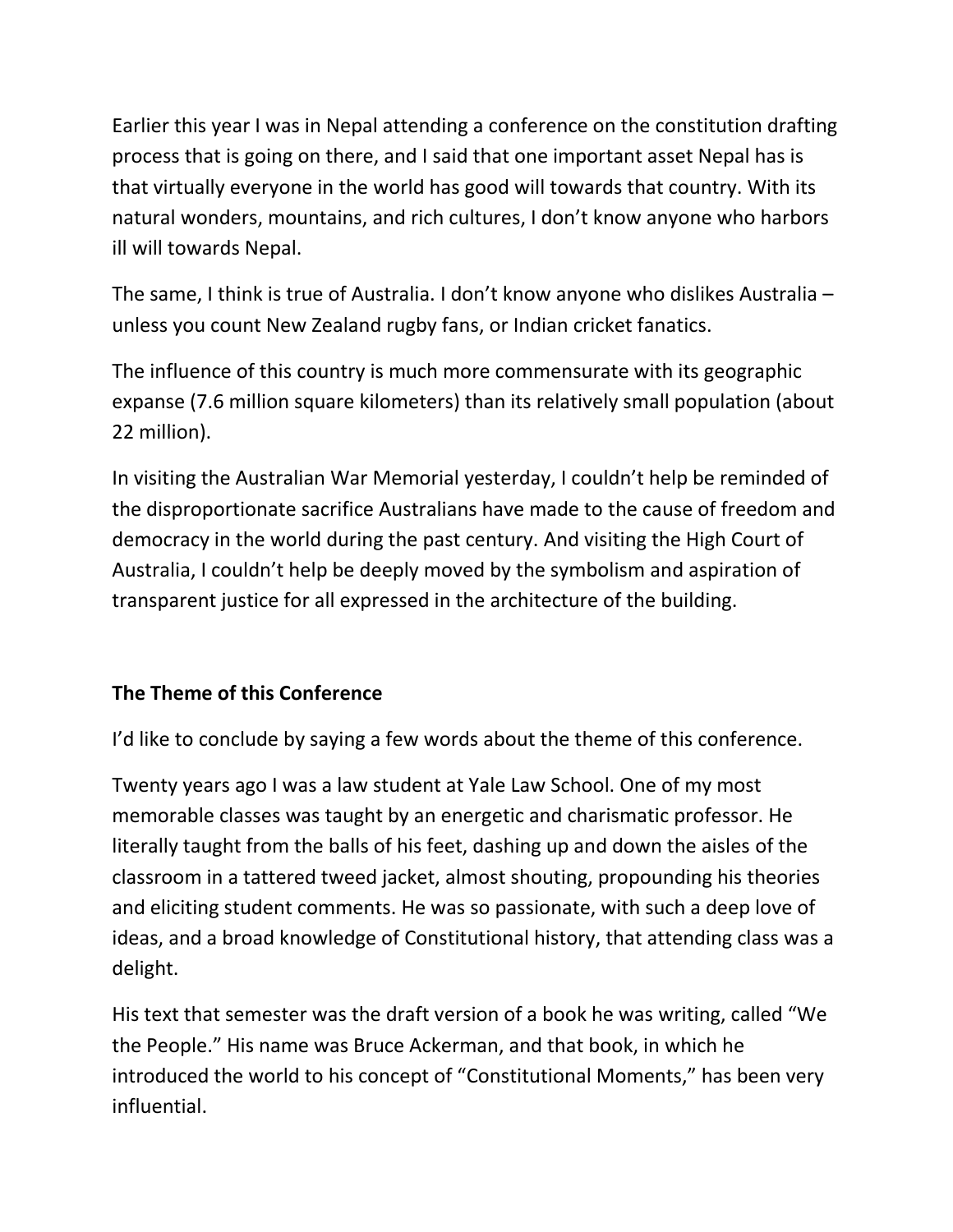According to my recollection of our classroom discussions (verified this week by a review of his book) one of Ackerman's main theses is that the Constitutional history of the United States can be divided into two types of politics, what he calls "ordinary politics" and what he describes as "higher politics."

Ordinary politics is just what is sounds like – ordinary. People are concerned primarily with their own private interests, and they create parties and coalitions to advance those concerns. Ordinary politics is characterized by self-interest and special interests. Sometimes passions run high, but the issues at stake are relatively pedestrian and mundane.

Higher politics, what Ackerman calls "Constitutional Moments" are less common. They are marked by heightened political enthusiasm, and popular mobilization. During Constitutional Moments, the public becomes deeply engaged in deliberating about the public interest – and people as an aggregate take a relatively impartial view about the development of public policy. Rather than self interest being paramount, in Constitutional Moments, the public interest -- what it is, how it should be understood, and how it should be furthered -- takes center stage. Constitutional moments create frameworks under which normal everyday politics can take place.

Constitutional Moments are quite rare, and one of their characteristics is temporal compression, they are after all "moments." Ackerman counts three or four in the history of the United States – the Founding era , the immediate aftermath of the Civil War, the New Deal era, and the Civil Rights era. The defining feature of Constitutional Moments is that the deliberative character of politics transcends ordinary politics. Self interest is superseded by public interest. The focus is on what we might describe as first principles.

According to Ackerman, the Constitutional change that takes place at Constitutional Moments need not be formal Amendments to the Constitution. The New Deal, for example, constituted a radical revision of the meaning of the U.S. Constitution, but there was not a formal Amendment to the Constitution. But Constitutional Moments are identified by certain heightened forms of popular